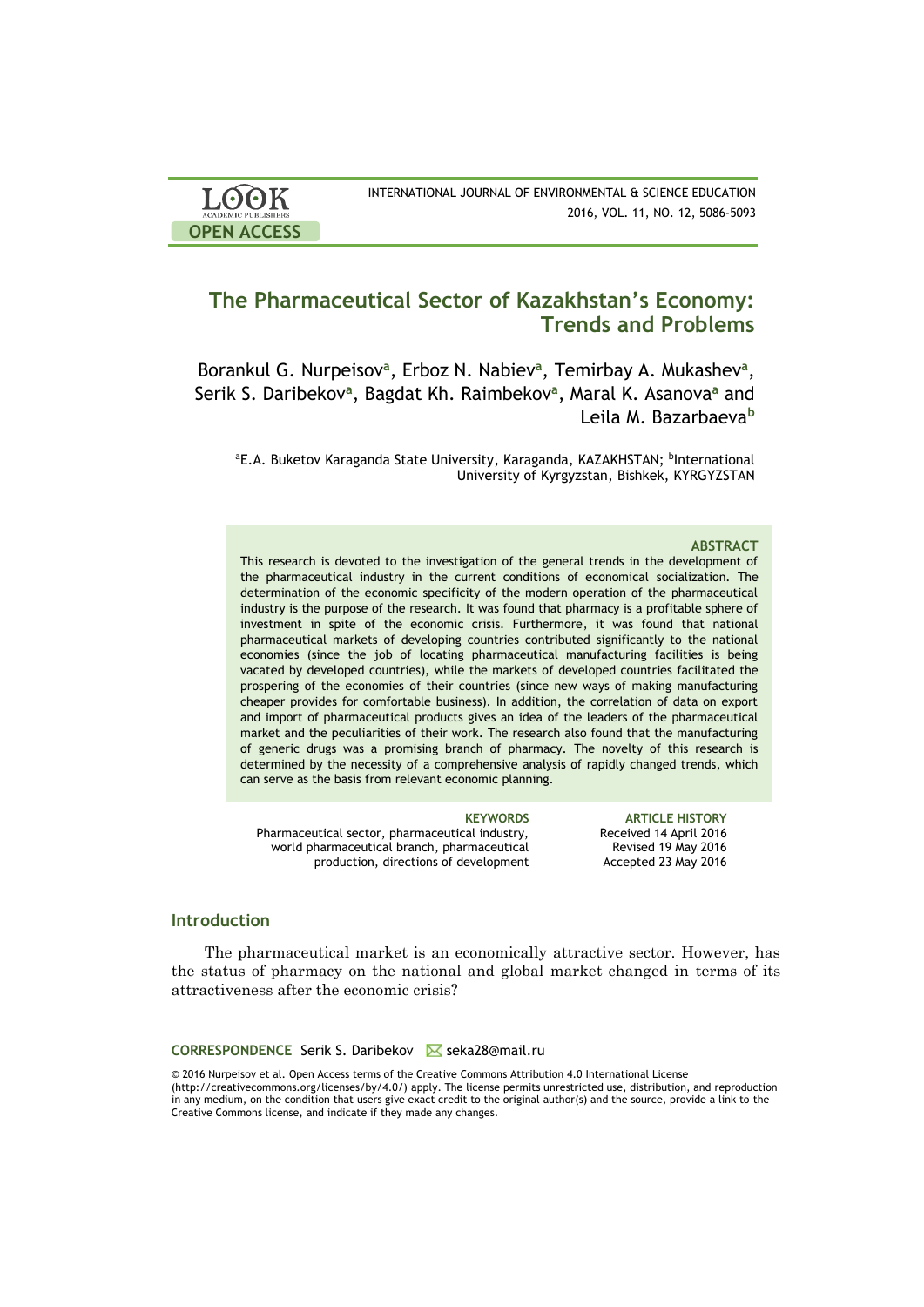#### 60 INTERNATIONAL JOURNAL OF ENVIRONMENTAL & SCIENCE EDUCATION 5087

Published materials emphasize national economies (Dong & Yang, 2015, Chen & Fu, 2015) and innovation (Bettiol, 2015; Gautam & Pan, 2016); however, a comprehensive analysis of the trends in the development of the pharmaceutical industry requires more extensive data, the processing whereof will give a relevant idea of what pharmaceutical business should expect in the near future.

One of the directions of the modernization of national economies is the support of the development of pharmaceutical industries and socially oriented markets (Dogramatzis, 2015). This also applies to the economies of developing countries.

The most dynamically developing markets, alongside China and India, are countries of the Eurasian Economic Space (EES). In general, the production level of the pharmaceutical industry in the GDP of these countries is insignificant (0.5% on average), but the growing wellbeing and state support facilitate (Pan, 2016; Chen & Fu, 2015) the growth of local production and consumption due to the import of pharmaceutical products.

This economic sector has been growing steadily by 3-4% over the course of the last decade (Whiteman, Mc.Veigh & Watters, 2016); at that, the size of the pharmaceutical market was assessed at 1 trillion US dollars in 2014. The crucial factor of growth (Hartung, 2015) is the active development of the generic and biosimilar drug segment, which is currently a promising direction in pharmacy.

The relevance of the research lies in the necessity of the data of an economic analysis that determines the hypothetical success of business.

The practical value of this material lies in the relevant development of a business strategy in the pharmaceutical industry.

This material contributes to world science by expanding the possibilities of economic forecasting – both global and national.

# *Aim of the Study*

The aim of this study is to obtained economic data from a comprehensive analysis of the pharmaceutical industry.

### *Research questions*

The objective of the research is to conduct a basic economic assessment of a sector of global pharmacy. Is the industry promising? Is it profitable? In addition, the research aims to analyze comprehensively the national pharmacy by the example of the USA, Chinese, European Union, Russian, Kazakhstani, Belarussian, and Indian markets.

# *Method*

The economic methods of studying national and international pharmaceutical markets of export and import used in this research are based on mathematical data. The statistics of these data enabled characterizing pharmaceutical markets economically through comparison, analysis, and synthesis.

# **Results**

The novelty of this research lies in the comprehensive analysis of current trends in the pharmaceutical market – both global and national. In terms of the globalist concept, the economic sector is demonstrating trends of unification (developing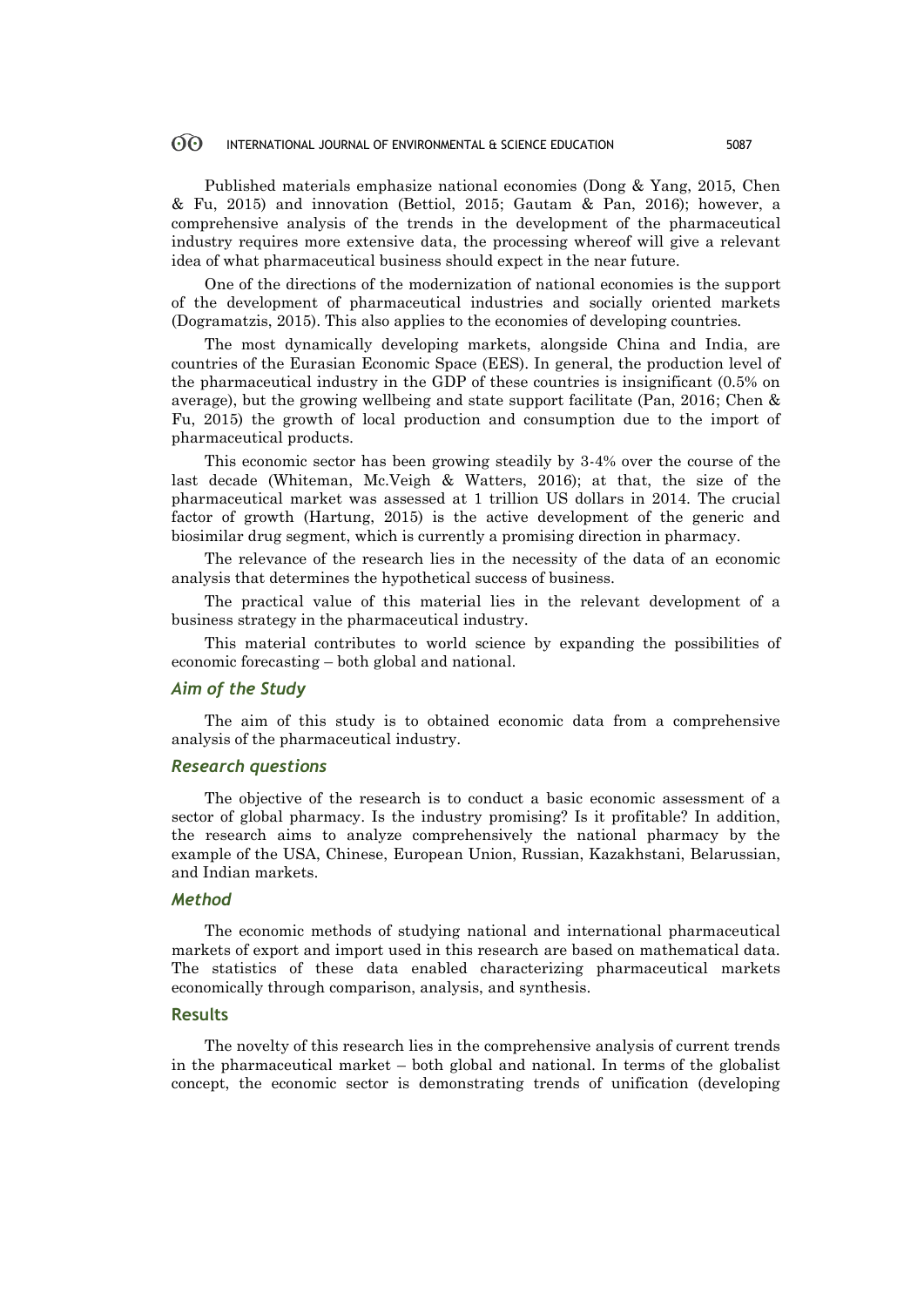countries are interested in collaborating with developed countries, which is proven economically).

Based on the comprehensive analysis of the economic consistency of the pharmaceutical industry, it is possible to conclude that pharmacy is a promising area of investment even in current conditions of increased economic risks.

The investigation of the national export and import when compared to the GDP of the country gave insight into the potential of the development of pharmacy, which is significant at present. In particular, India is showing high development rates due to its geographic location and cheap workforce, while the USA is showing its intellectual potential in patenting, which also affects pharmacy.

### **Conclusion**

There is an opinion that the pharmaceutical market of European Union states will develop inconsistently (Blanc, 2015). A policy of curtailing expenses on healthcare is in effect, which curtails the expenses on the development of innovative drugs. In addition, M.N. Norazmi & L.S. Lim (2015) argue that the European tolerance policy in the context of an expanding consumer market is turning to the Muslim segment by offering it halal pharmaceutical products.

The pharmaceutical products manufactured in China amounted to 304.4 billion US dollars in 2013 (Pan, 2016), which was 20.1% more than in 2012 (253.4 billion US dollars). In general, the rate of growth of pharmaceutical manufacturing in China are impressive. The amount of manufactured pharmaceutical products grew by 2.3 times from 2008 (131.1 billion US dollars) to 2013 (304.4 billion US dollars). The general export of China's pharmaceutical industry in the first quarter of 2014 was 1511.2 million US dollars, with a significant part aimed at the USA – 243.7 million US dollars. Other big importers (Ogorodova, 2016) of Chinese drugs were Australia (157.4 million US dollars) and Germany (76.9 million US dollars).

CRO (O'Brien, 2015; Bettiol, 2015) in China mostly focus on pre-clinical and clinical trials of new drugs. About one-third of Chinese companies are located in Beijing due to the initiative of local authorities. Shanghai is also a rapidly growing market.

According to estimations, the Asian-Pacific market of clinical services (not including the development of drugs) generated about 1 billion US dollars of income (Talassov & Abdrakhamanova, 2015); the forecast is that the CAGR (Compound Annual Growth Rate) will grow by 20% – to 2.5 billion US dollars in 2015.

According to analytical data of Bloomberg, the "Big Pharma" hoped that China would solve its problems related to insignificant growth of sales in developed countries and reducing income caused by enhancing competition from generic drugs (Chen & Fu, 2015). For instance, the sales of such companies as GlaxoSmithKline, Pfizer, and Merck grew by 40% in 2011, but in 2013, sales grew by only 20%. According to Bloomberg, the main reason for the deceleration is the general slowdown of the Chinese economy.

The Indian pharmaceutical market is the fourth largest manufacturer in terms of goods and the 11th largest in terms of money (Dixit & Yadav, 2015). The export of Indian pharmaceutical products amounted to 2951 million US dollars in the first quarter of 2014, with a significant part of them going to the USA (969.4 million US dollars) (Suri & Banerji, 2016). Other large importers of Indian pharmaceutical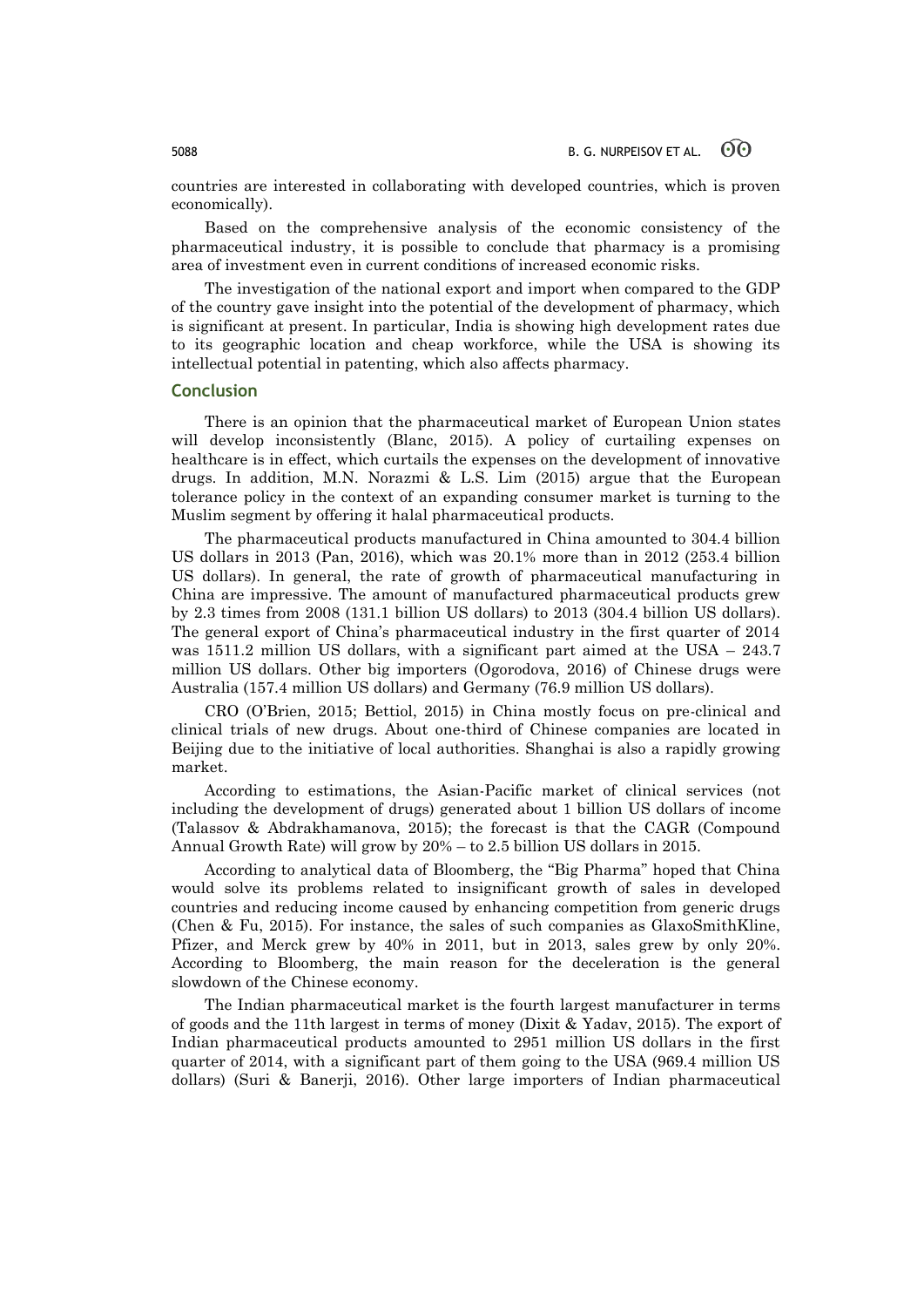#### 60 INTERNATIONAL JOURNAL OF ENVIRONMENTAL & SCIENCE EDUCATION 5089

products are South Africa (123.8 million US dollars), Russia (123.3 million US dollars), and Great Britain (113.2 million US dollars).

According to the report of the Deloitte consulting company on the prospects for 2014 in the field of biological sciences, the sales of pharmaceutical products in India grew from 22.6 billion US dollars in 2012 to 23.6 billion US dollars in 2013.

India is one of the top five developing pharmaceutical markets that has achieved double-digit growth of certain socioeconomic factors, which includes the growing manufacturing of generic drugs, continuous growth of chronic disease treatment, and entry of products to the rural regions of the country. Other favorable factors, such as low cost of production and rapid growth of research and development, have drawn international pharmaceutical companies to India. It is also worth noting that the growing demand for generic drugs also plays a major role in India's establishment and development as a center of generic drug manufacturing. The US Food and Drug Administration (FDA) took measures to limit drug import from India to the USA, which is the biggest export market for Indian pharmaceutical products. In January 2014, the Administration banned the import of pharmaceutical products manufactured by Ranbaxy Laboratories in Toansa (Punjab, India), which caused the value of company shares the drop by 20%. This ban is the fourth sanction imposed by the FDA on the factories of Ranbaxy – the largest pharmaceutical manufacturer of India – after similar bans were issued on the factories in Mohali, Paonta Sahib, and Dewas. Before that, in 2013, the FDA fined Ranbaxy 500,000,000 US dollars for serious violations in manufacturing and distribution of certain counterfeit pharmaceutical products manufactured at Ranbaxy factories in Paonta Sahib and Dewas. At that, India is the largest exporter of generic drugs to the USA in terms of goods. India also hosts 320 pharmaceutical factories that have been approved by the FDA. India is the country with the second greatest number of pharmaceutical factories approved by the FDA after the USA.

Nowadays, the pharmaceutical market of the EES is one of the most dynamically developing markets. EES member-states have a relatively small pharmaceutical industry, the share of which in the GDP of each country does not exceed 0.5%. At that, it is worth noting that the size of local production and the general size of consumption has been growing in recent years. The growing wealth of EES member-states also changes the structure of consumed pharmaceutical products. The demand for more expensive brand drugs is growing as a result. This trend has a negative effect on the share of generic drugs on the market – the drugs in which local manufacturers specialize.

In January-August of 2014, the manufacturing of pharmaceutical products amounted to 6069.2 billion Belarussian rubles (100.7% volume index). Belarus has the highest percentage of local drugs on the market in terms of value  $-24.84\%$ (Adriaenssens, 2015). The pharmaceutical market of Belarus includes more than 5000 items, more than 1200 of which are made in Belarus. Under the import substitution program of Belarus, Belarussian companies learn to manufacture new drugs each year, with a view to reducing the need to import similar products. Belarussian companies learned to produce 103 new drugs in 2013. The main advantage of Belarussian drugs is they price, which enables them to compete with imported pharmaceutical products. In addition, Belarus has a program for stimulating sales of domestic drugs by providing bonuses to drugstore employees for raising sales of domestic pharmaceutical programs.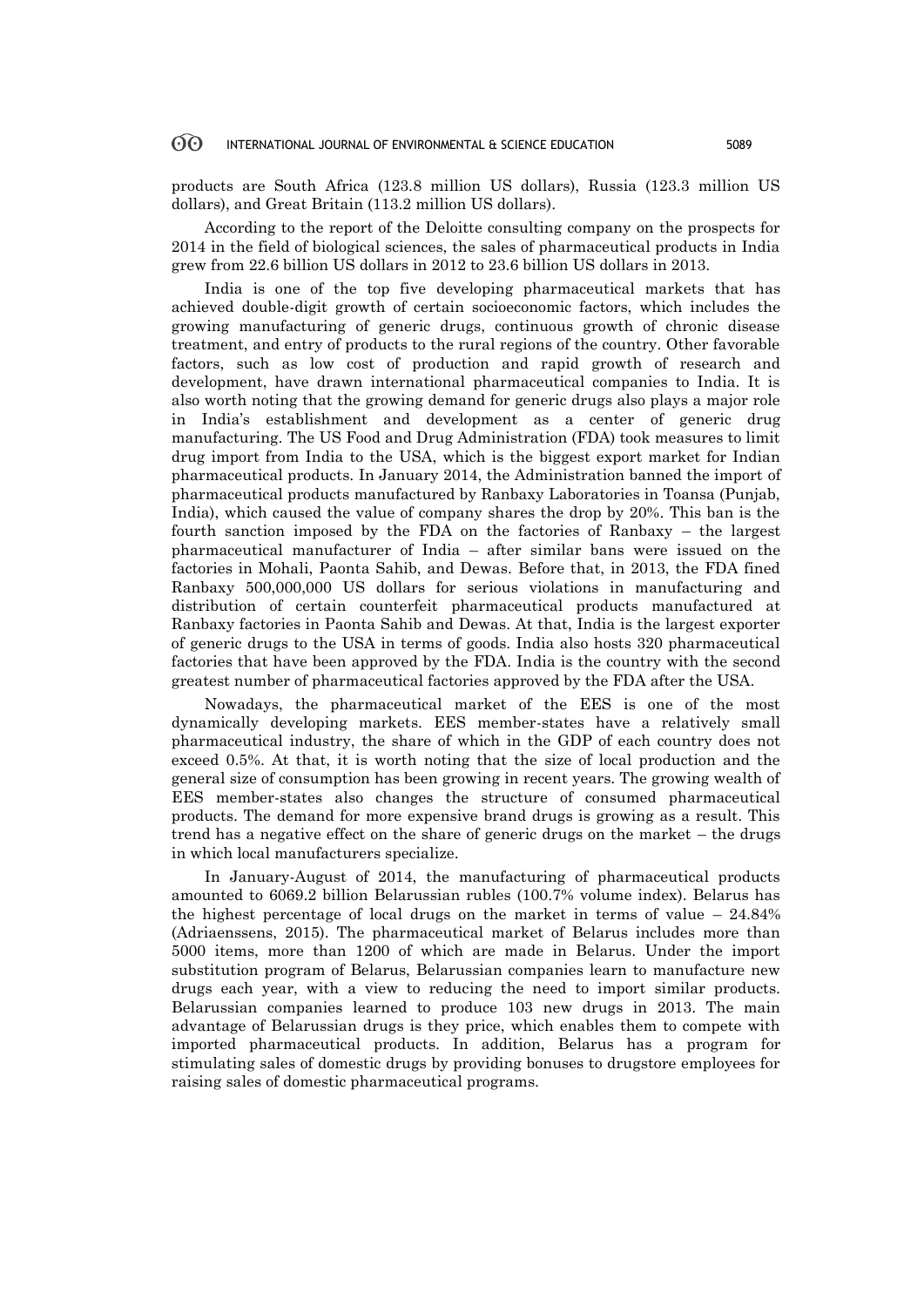The pharmaceutical market of the Russian Federation grew by 13.4% in 2013 and reached 1045.4 billion rubles. Foreign drugs amounted to 76.3% of the pharmaceutical market in terms of value in 2013. For comparison, the percentage of foreign pharmaceutical products in 2012 was 75%. On the other hand, Russian drugs prevailed in physical quantity (number of packages, ampoules, flasks, etc.) – 61.9%, compared with about 60% in 2012. In January-March of 2014, the Russian pharmaceutical market grew by 3% to 188.7 billion rubles. The size of drug production in ampoules, doses, packages, flasks, and units was 43.5 billion rubles in the first six months of 2014.

The peculiarity of the Russian pharmaceutical market is not only a large number of registered drugs, but also the large number of economic entities and sectors of production and distribution. Five hundred fifty Russian companies have licenses for manufacturing drugs and more than 1000 foreign pharmaceutical companies supply their products to Russia.

At the same time, the number of wholesale suppliers of pharmaceutical products decreased by 13% in 2013 (from 54 in 2012 to 47 in 2013). In July of 2014, the size of the homeopathic drug market was 37.1 billion rubles, which is a 2.6% increase when compared to June of 2014. In July of 2014, the commercial drug market in terms of quantity was 308.8 billion packages, which was 11.7% lower than during the same period of 2013. The average value of a drug package on the commercial market of Russia was 120.1 rubles, which was a 0.1% increase when compared to June of 2014.

According to the Laspeyres index, which is used to assess changes in prices, the prices in rubles grew by 1.7% in July 2014. The price index in the dollar equivalent increased by 1.1%. The prince inflation in drugstores from the start of 2014 was +5.5% in terms of rubles and +0.2% in terms of dollars.

The pharmaceutical market of Kazakhstan is assessed at 1.2 billion US dollars. Most of the market are imported products. The pharmaceutical industry of Kazakhstan largely depends on the import of medical equipment, raw materials, and packaging; the industry is under pressure from rapidly developing economies of China, India, and EACU member-states. The geographic location is a favorable factor for the location of manufacturing facilities in the southern regions of Kazakhstan, considering how close this region is to the Chinese market – the main supplier of raw materials, and Central Asian states – potential consumers of manufactured products.

It is worth noting that recent years witnessed a trend, associated with changes in groups of drugs that are losing patent protection (Liu & La Croix, 2015). Multiple biological and injectable drugs will lose patent protection. This will have a significant impact on the pharmaceutical market of generic drugs.

The second important trend in the global pharmaceutical industry is the serious regulatory influence of governmental agencies on healthcare systems in developed countries (Diestre, Rajagopalan & Dutta, 2015). The state regulatory policies are mostly aimed at cutting expenses on healthcare. This is especially obvious in countries with a high level of healthcare expenses that is caused by certain internal characteristics, for instance, ageing population and associated morbidity structure. Under limited expenses, the use of generic drugs, the cost of which is significantly lower than that of original drugs, is especially common.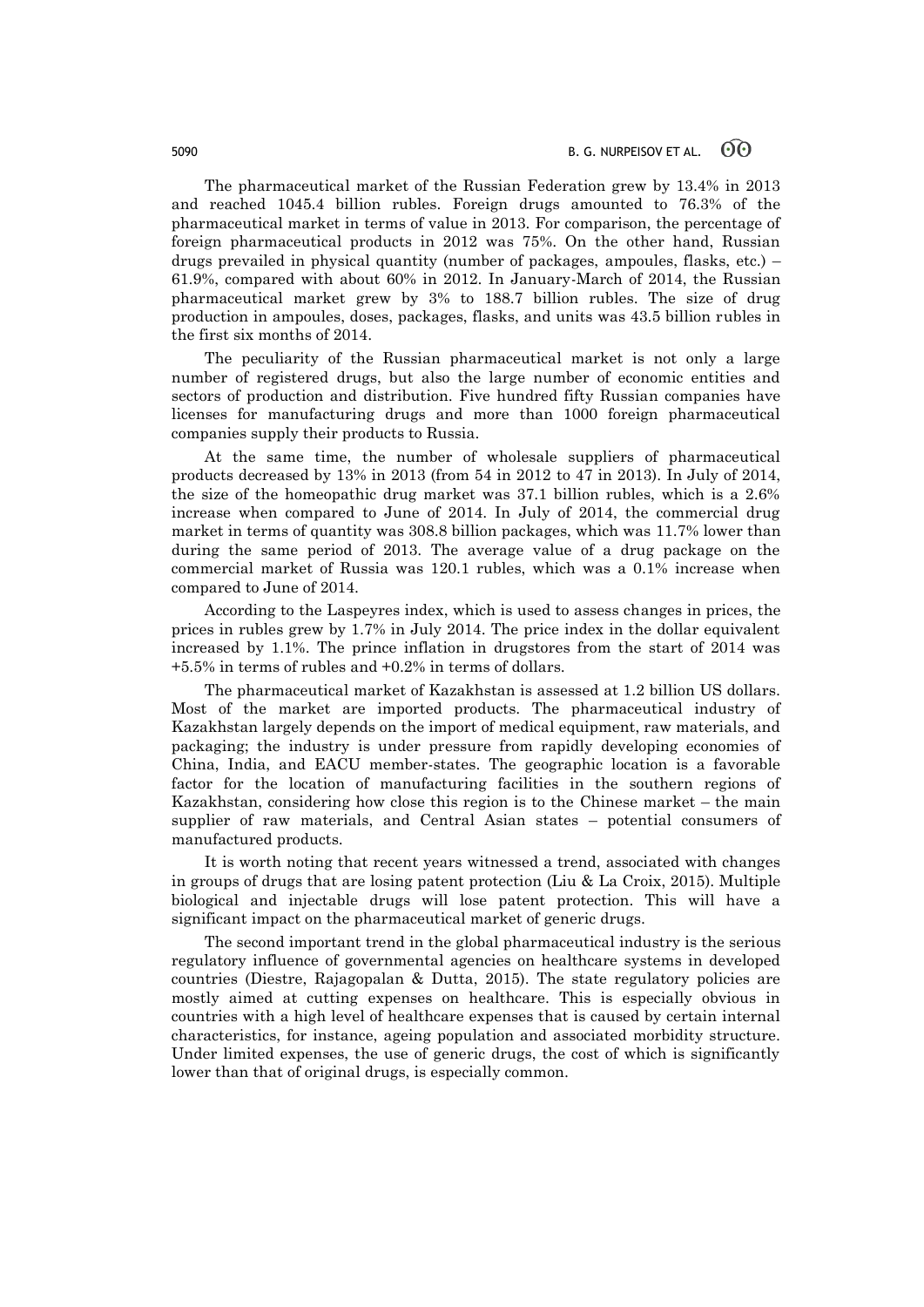#### 60 INTERNATIONAL JOURNAL OF ENVIRONMENTAL & SCIENCE EDUCATION 5091

The third trend that affects the development of the generic drug segments on the world pharmaceutical market is related to the largest transnational pharmaceutical companies entering developing pharmaceutical markets (Roschangar, Sheldon & Senanayake, 2015).

As the growth of pharmaceutical markets slows down, the attention of global players often turns to the developing markets with significant growth potential (Paolucci, 2015). The entry into the market of Asian and Eastern European countries and Brazil is characterized by a considerable contribution to the world economy. This aspect will become more pronounced as the years go by.

The fourth trend concerns the development of both the original drug segment and that of generic drugs – the increase in mergers-and-acquisitions  $(M&A)$ . The research of Ernst & Young Global Limited emphasized several factors that could affect the M&A market in 2014 and further on.

Acquisition of assets to hedge risks associated with the development and launch of new drugs. In 2014, the list of possible buyers will include large pharmaceutical companies, the income growth whereof will be lower than the average market index, and the companies that will decide to hedge risks related to research and development and launch of new drugs.

Considering the growth of assets assessment, some large pharmaceutical companies may resort to selling their assets to increase their solvency. According to the Ernst &Young Global Limited assessment, large pharmaceutical companies will be able to seal about 12 asset-sale deals, mostly for non-core assets, the income from which will generate additionally up to 100 billion US dollars for M&A.

The serious stress on the original drug market due to the expiry of pharmaceutical companies' patents to certain drugs will raise interest in M&A of companies with steady or reducing solvency (Roschangar, Sheldon & Senanayake, 2015). This will have a stimulating effect on the M&A market and will help companies to cope with the consequences of loss of patents to original drugs, reduction of income, and growing competition from generic-drug companies.

The structure of this sector is a result of dependency on the previous historical path of development. The pharmaceutical industry differs from other civil sectors of the economy, primarily in the amount of funding, certainty and stability of demand, and higher risks of commercial undertakings and projects. The development of the generic drug sector is the most promising area for the pharmaceutical industry.

# **Implications and Recommendations**

The scientific value of this material lies in the analysis of trends in the important global and national economic branch of pharmacy.

The latter is one of the most profitable and rapidly growing sectors of the world economy, which continues to develop in spite of the economic crisis. According to the assessment of IMS Health international research company, the size of the world pharmaceutical market was 971 billion US dollars in 2013. The market grew by 3.3% when compared to 2012. The assumption is that the annual growth will be 3- 4%.

The results of this research can be used in the specific pharmaceutical sphere of business planning, marketing, and economics.

The advantage of the methods of this research is that they use latest data, which can be effective in economic planning.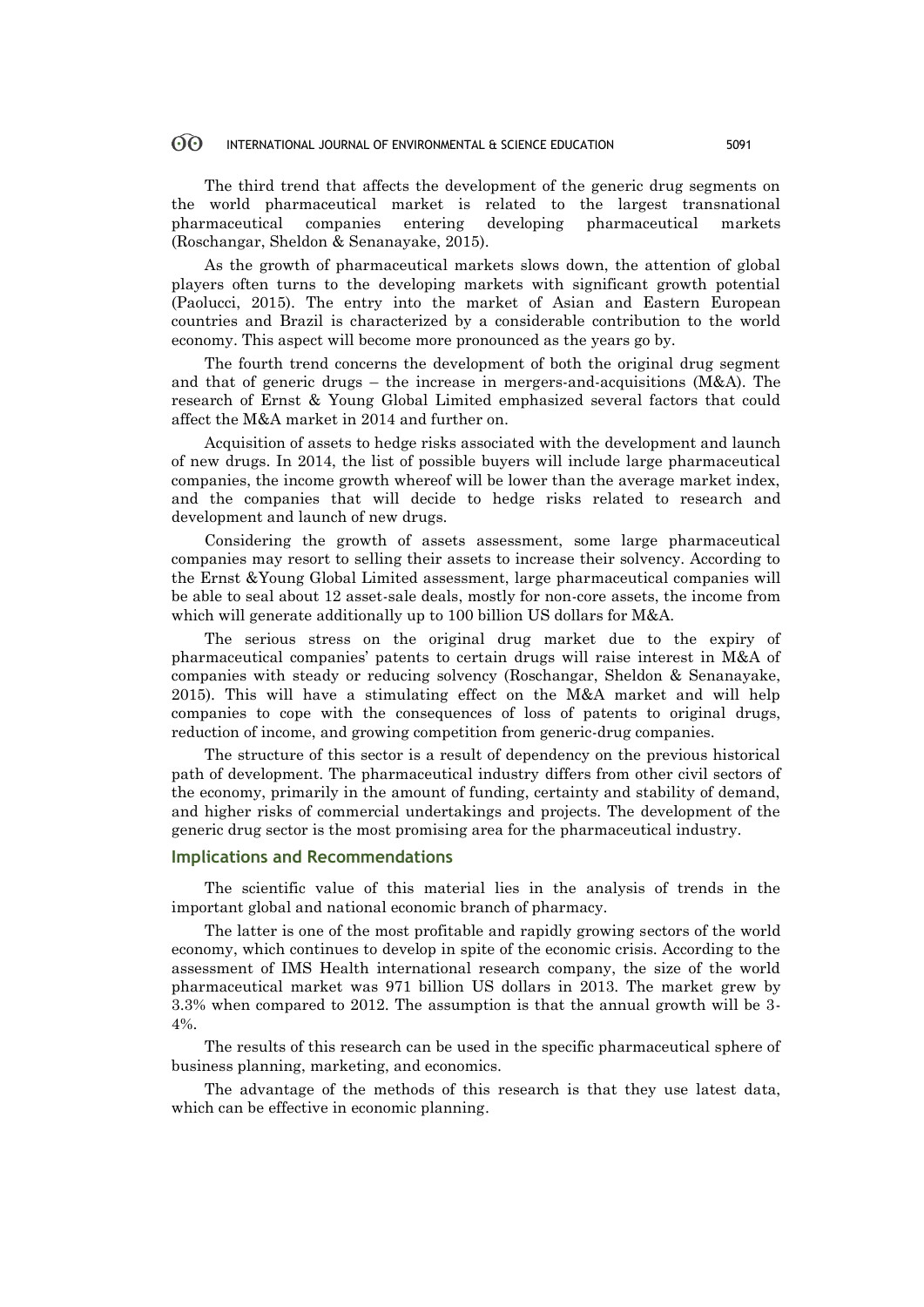# **Disclosure statement**

No potential conflict of interest was reported by the authors.

### **Notes on contributors**

**Borankul G. Nurpeisov** holds a PhD, Associate Professor of Department of Economics and International Business, E.A. Buketov Karaganda State University, Karaganda, Kazakhstan.

**Erboz N. Nabiev** holds a PhD, Associate Professor of Department of Economics and International Business, E.A. Buketov Karaganda State University, Karaganda, Kazakhstan.

**Temirbay A. Mukashev** holds a PhD, Associate Professor of Department of Economics and International Business, E.A. Buketov Karaganda State University, Karaganda, Kazakhstan.

**Serik S. Daribekov** holds a PhD, Associate Professor of Department of Economics and International Business, E.A. Buketov Karaganda State University, Karaganda, Kazakhstan.

**Bagdat Kh. Raimbekov** holds a PhD, Associate Professor of Department of Economics and International Business, E.A. Buketov Karaganda State University, Karaganda, Kazakhstan.

**Maral K. Asanova** holds a PhD, Associate Professor of Department of Economics and International Business, E.A. Buketov Karaganda State University, Karaganda, Kazakhstan.

**Leila M. Bazarbaeva** holds a Master of Economic Sciences, Doctorate of Department of Educational and Scientific Production Complex, International University of Kyrgyzstan, Bishkek, Kyrgyzstan.

#### **References**

- Adriaenssens, N. (2015). Systemic Antimycotic and Antifungal Use in Eastern Europe. *Journal of Antimicrobial Chemotherapy, 5,* 54-64.
- Bettiol, E. (2015). Challenges and Solutions for Clinical Development of New Antibacterial Agents: Results of a Survey Among Pharmaceutical Industry Professionals. *Antimicrobial Agents and Chemotherapy, 59(7),* 95-99.
- Blanc, L. (2015). The European Pharmaceutical Industry in a Global Economy: What Drives EU Exports of Pharmaceuticals? *Bruges European Economic Research Papers, 31*, 28-34.
- Chen, Y. & Fu, F. Q. (2015). The Behavioral Consequences of Service Quality: An Empirical Study in the Chinese Retail Pharmacy Industry. *Health Marketing Quarterly, 32(1),* 14-30.
- Diestre L., Rajagopalan N. & Dutta S. (2015). Constraints in Acquiring and Utilizing Directors' Experience: An Empirical Study of New‐Market Entry in the Pharmaceutical Industry. *Strategic Management Journal, 36(3),* 339-359.
- Dixit, M. R, & Yadav, S. (2015). Motivations, Capability Handicaps, and Firm Responses in the Early Phase of Internationalization: A Study in the Indian Pharmaceutical Industry*. Journal of Global Marketing, 28(1),* 1-18.
- Dogramatzis, D. (2015). *Pharmaceutical Marketing.* New York: Taylor & Francis, 403 p.
- Dong, J. Q. & Yang, C. H. (2015). Information Technology and Organizational Learning in Knowledge Alliances and Networks: Evidence from US Pharmaceutical Industry. *Information & Management, 52(1),* 111-122.
- Gautam, A. & Pan, X. (2016). The Changing Model of Big Pharma: Impact of Key Trends. *Drug Discovery Today, 21(3),* 379-384.
- Hartung, D. M. (2015). The Cost of Multiple Sclerosis Drugs in the US and the Pharmaceutical Industry Too Big to Fail? *Neurology, 84(21),* 85-92.
- Liu, M. & La Croix, S. (2015). A Cross-country Index of Intellectual Property Rights in Pharmaceutical Inventions. *Research Policy, 44(1),* 206-216.
- Norazmi, M. N. & Lim, L. S. (2015). Halal Pharmaceutical Industry: Opportunities and Challenges. *Trends in Pharmacological Sciences, 36(8),* 496-497.